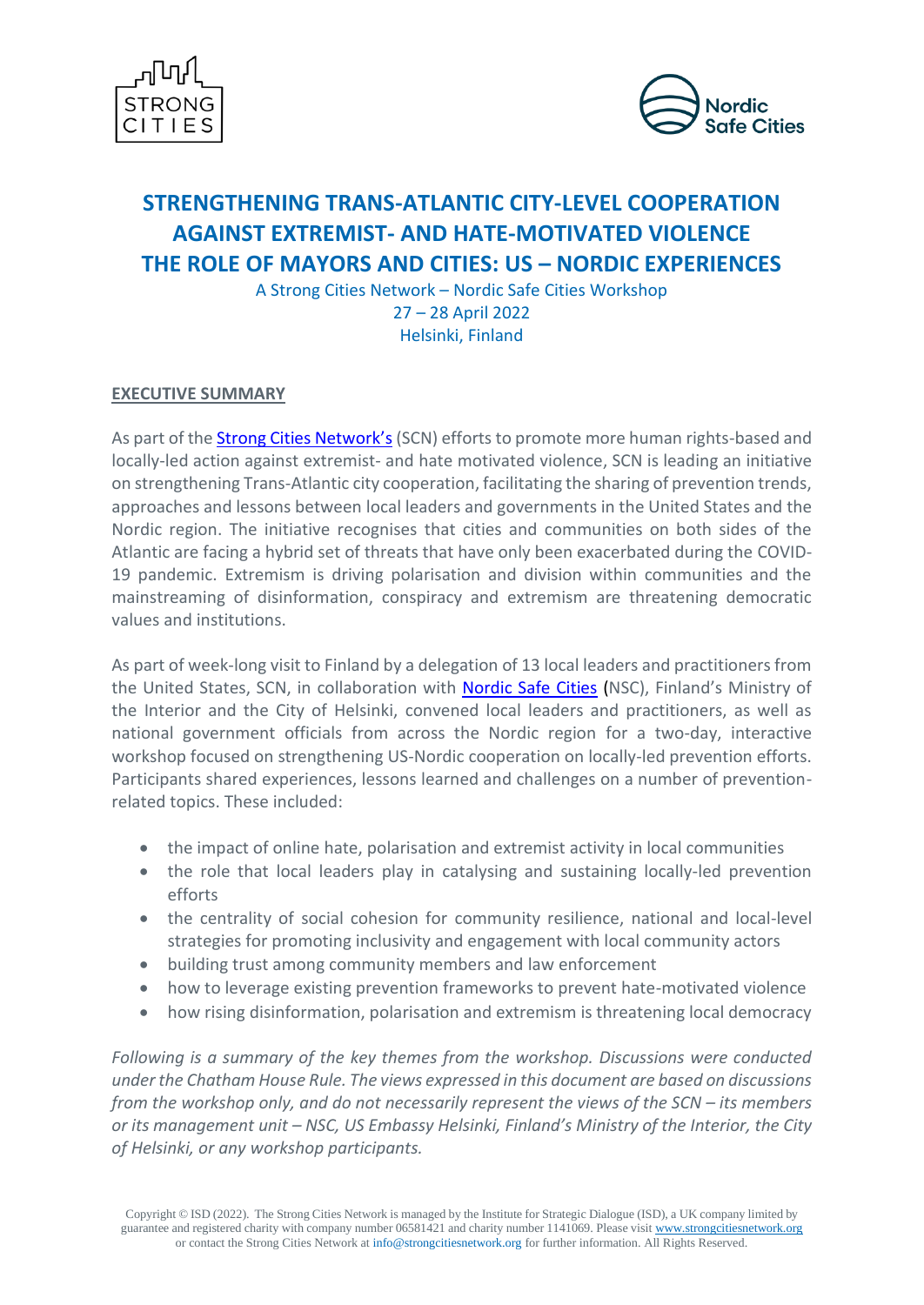



### **Key Themes**

# **1. Strengthening community resilience and trust: information sharing and local leadership matter**

Participants emphasised the importance of communication and transparency among different stakeholders as an essential foundation for robust and effective prevention planning and cooperation. Open and trusted partnerships, they shared, also create better insights at the local level, establishing entry points for interventions and other preventative engagements.

Participants emphasised that transparency and communication by responsible agencies is instrumental for bringing community members together and demonstrating clarity of actions taken to address these cases. This approach allows stakeholders to address grievances headon and enables community members to identify the agencies and actors who can support them in such circumstances.

Many of the community-level programmes highlighted and discussed during the workshop showcased the importance and benefits of multi-agency and multi-disciplinary approaches. Examples, such as Finland's Anchor [\('Ankkuri'\)](https://ankkuritoiminta.fi/en/anchor-work-in-finland) Model and the Danish [Info-house](https://www.ft.dk/samling/20151/almdel/reu/bilag/248/1617692.pdf) Model, which prioritise the establishment of multi-disciplinary, multi-stakeholder teams (e.g. law enforcement, mental health, social services, other partners as needed) working collaboratively and holistically. These models promote a case-by-case approach, so that risk assessments, intervention plans, and resources are tailored and responsive to the specific individual. In Finland, it was noted that families of at-risk youth engage with the Anchor intervention teams on a voluntary basis, and, even in families where a parent (or both parents) may have criminal records, they are often eager and happy for their children to take part in the Anchor program to give them a better future.

There was broad agreement that the timely flow of information among different actors is crucial for not only building and reinforcing trust between partners, but also for the development of contextualised local strategies and tailored intervention plans. Participants from Finland agreed, noting that information sharing was also a bedrock of its approach, with legislation in place enabling the sharing between municipal authorities to facilitate and enable the quick and effective transfer of relevant data across all relevant actors. US participants noted the key role that [Fusion Centres](https://www.dhs.gov/fusion-centers) play as a hub and distribution centre for threat-related information among different levels of government and the private sector, and feed into a National Network, bringing critical context and perspectives on threats and a key conduit for information for crisis response teams, enabling practitioners to determine what interventions or other follow-up are required.

Beyond information sharing, another key theme throughout the workshop was the importance of – and need for – police and local leaders to demonstrate leadership, to show up, to be visible and active in their communities. Participants emphasised how crucial this was; both in day-to-day interactions as well as in moments of crisis. Many noted that the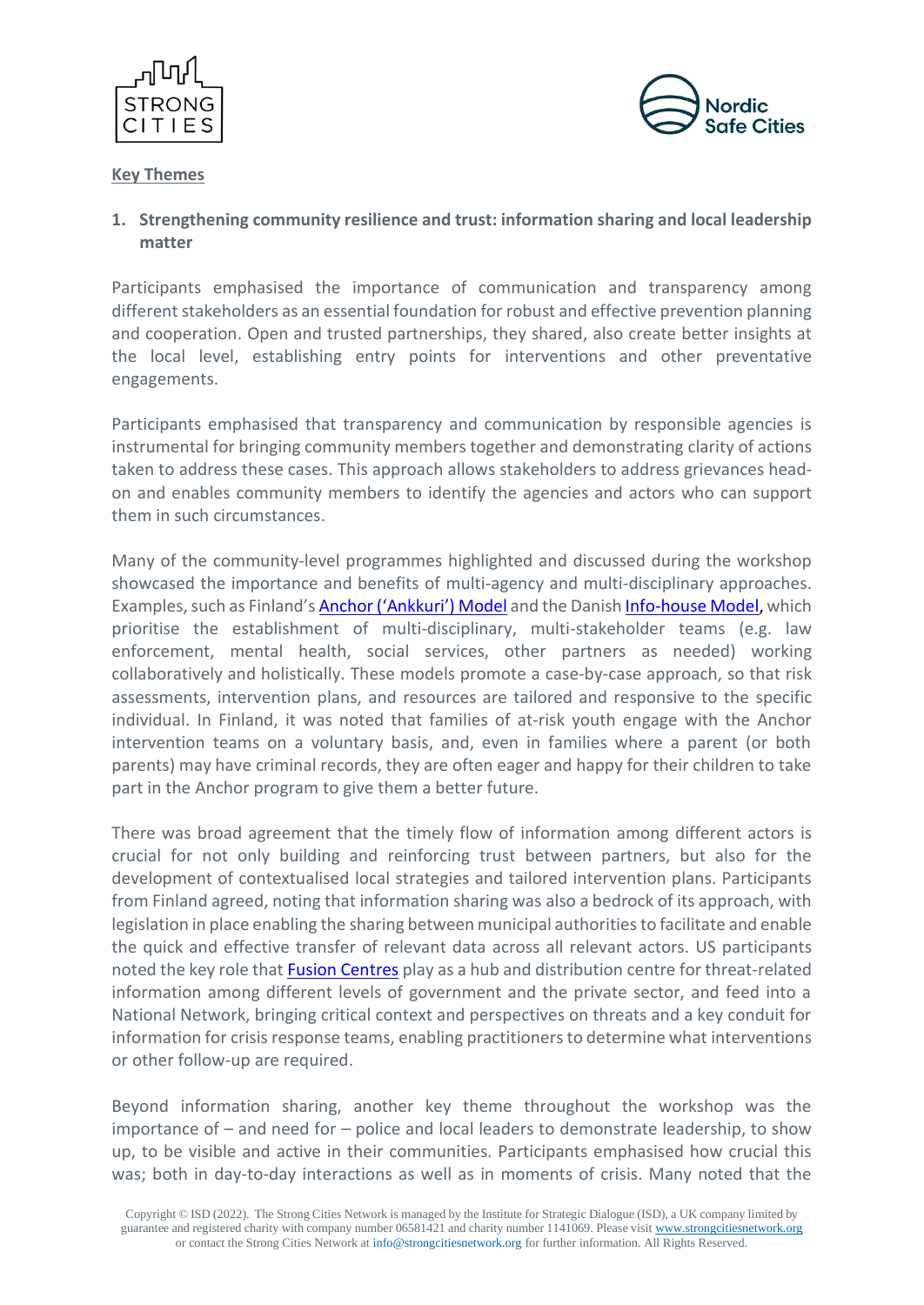



ability of authorities to effectively connect and engage with communities during a crisis point was directly linked to and supported by the investments they made to build relationships and trust on a day-to-day basis.

Given global trends, it was not surprising to hear from participants their concern regarding the role of traditional and online media in amplifying, and often force-multiplying, the reach and impact of hate speech. Participants from both sides of the Atlantic noted the considerable damage that such reports can cause in eroding and breaking down hard-fought bonds, trust, and relationships between different communities. They noted that local police can and should play a crucial role in these circumstances, through both leadership and actions, to bring together communities and reinforce messaging on compassion, community, acceptance, diversity, inclusivity and social cohesion.



*Above: More than 50 local leaders, practitioners and central government officials convened in Helsinki, Finland, for the SCN-NSC workshop on Strengthening Trans-Atlantic City-Level Cooperation Against Extremist- and Hate-Motivated Violence, The Role of Mayors and Cities: US – Nordic Experiences.* 

## **2. The importance of digital literacy in preventing extremism, hate and polarisation**

There was also much discussion and concern regarding the rapidly changing and evolving threat picture; one further complicated by a 'hybridisation' of ideologies, reckless political posturing and weaponizing of wedge issues, and a series of high-profile attacks that promote and inspire. Participants noted that, in the past, efforts had focused on preventing vulnerable youth and at-risk individuals from being recruited by violent extremist groups; but the appeal of and access to online communities had significantly altered the threat environment. Online platforms, often those with minimal moderation or gaming-adjacent communications functionality, provided fertile ground for violent extremism, hate speech and conspiracy theories, and easy access and reach to vulnerable individuals searching for connection. Participants discussed how this continued to enable the rapid radicalisation of lone-actors and provide access to endless sources of inspiration, manifestos, tactics, and high-profile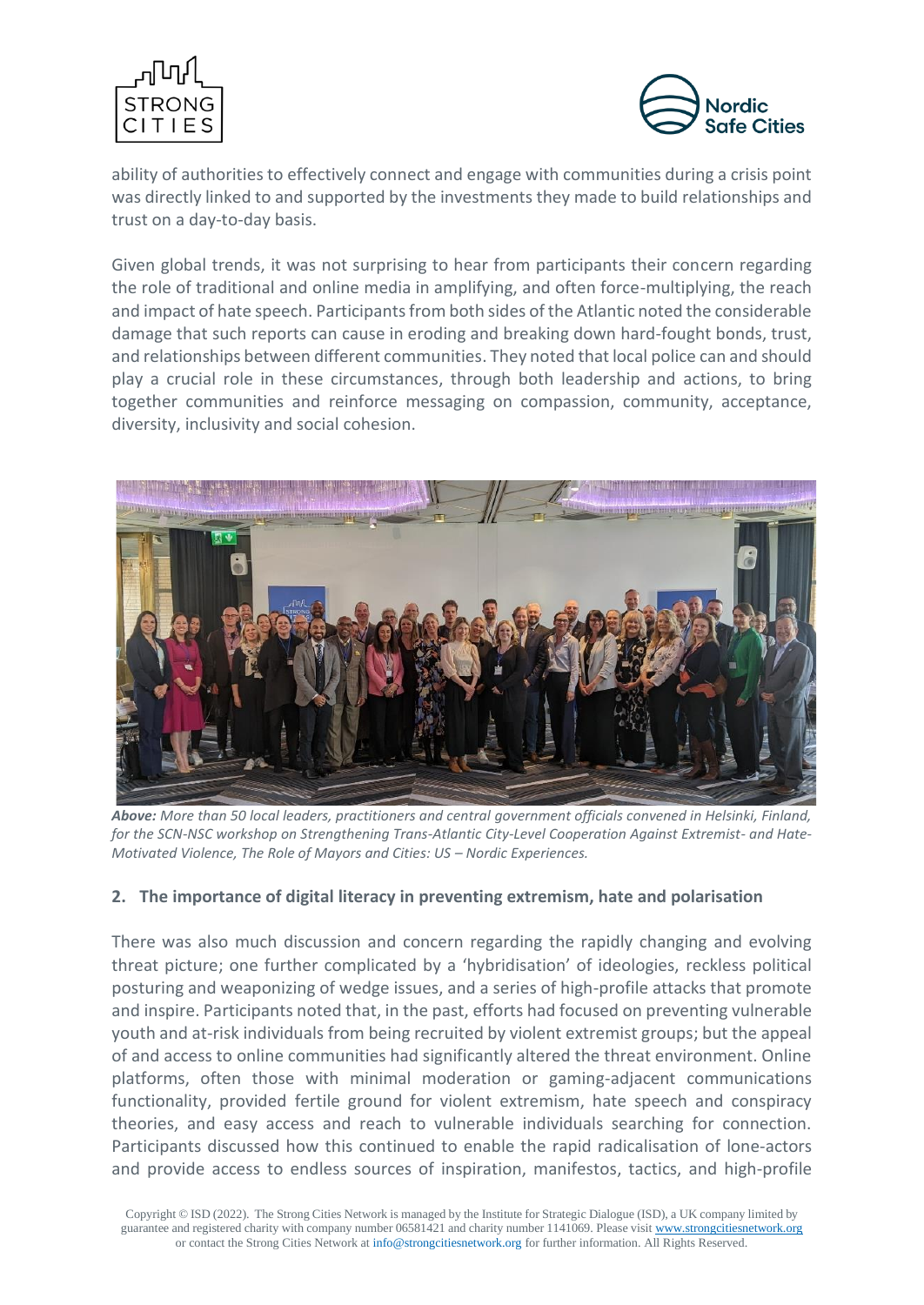



attacks to serve as 'blueprints' for future attacks. Identifying individuals vulnerable to radicalisation, and preventing the planning and carrying out of attacks, is significantly more difficult and complex. Threats from lone-actors and small cells following "radical" far-right or ISIS- and/or al-Qaeda ideologies were top of list concerns for all participants.

Far-right extremism, glorified online by individuals advocating for anarchism, the collapse of governments, and attempting to instigate race wars, was a throughline in these discussions. Participants shared how groups such as the Nordic Resistance Movement (NRM) – a rightwing extremist group operating in Sweden and across the region and with alliances across Europe, the United States and elsewhere – remain a threat. Banned in Finland in 2020, NRM continues to wield notable influence in the global white supremacist movement, more as an agitator and recruitment driver than direct security risk. This prompted a discussion about the need to unpack further where to draw the line between the point at which extremism ends and violent extremism begins, with many participants emphasising the impact of inspiration derived from non-violent narratives.

Discussions explored how this was a relevant lens through which to consider further the ongoing growth of  $-$  and in many cases convergence of  $-$  far-right extremism, white supremacy, anti-vaxxer and anti-government ideology, and anti-Semitic tendencies on both sides of the Atlantic. Participants emphasized how these trends are super-charged by COVID-19 pandemic lock downs, disruption of daily routines and pro-social connections during the pandemic, mask mandates, the reliance on vaccination certificates and COVID-passes and other factors.

It was also noted how the Ukraine-Russian war had also further complicated the threat environment. Participants, particularly those from Europe, noted the flow of their citizens joining the so-called 'international volunteer army' to defend Ukraine (see for example, the [International Legion of Defence of Ukraine\)](https://fightforua.org/). While not illegal to travel to Ukraine, participants noted a plethora of direct and indirect implications. For example, providing individuals and groups following far-right extremist ideology with combat/battlefield experience and access to weapons, and the potential of 'street militia' and patrols in other communities, particularly where political rhetoric seeks to weaponize wedge issues like immigration. The difference between a perceived passive acceptance of, and direct encouragement of, foreign fighters in Ukraine, but not in other global contexts where the fighters are Muslim, could also incite backlash in other communities and inflame long-standing tensions.

Participants cited examples of authorities discouraging individuals from traveling to Ukraine, including an awareness campaign around the danger of being captured by Russian forces and difficulties of returning. The need for proactive communication and engagement with those who have returned from conflict zones to mitigate against desires and opportunities to join violent extremist groups were highlighted.

This prompted a discussion around the importance of prioritising rehabilitation and reintegration programmes post-prosecution and incarceration. Practitioners from Finland explained their role and approach to repatriating nearly +/- 30 individuals, including children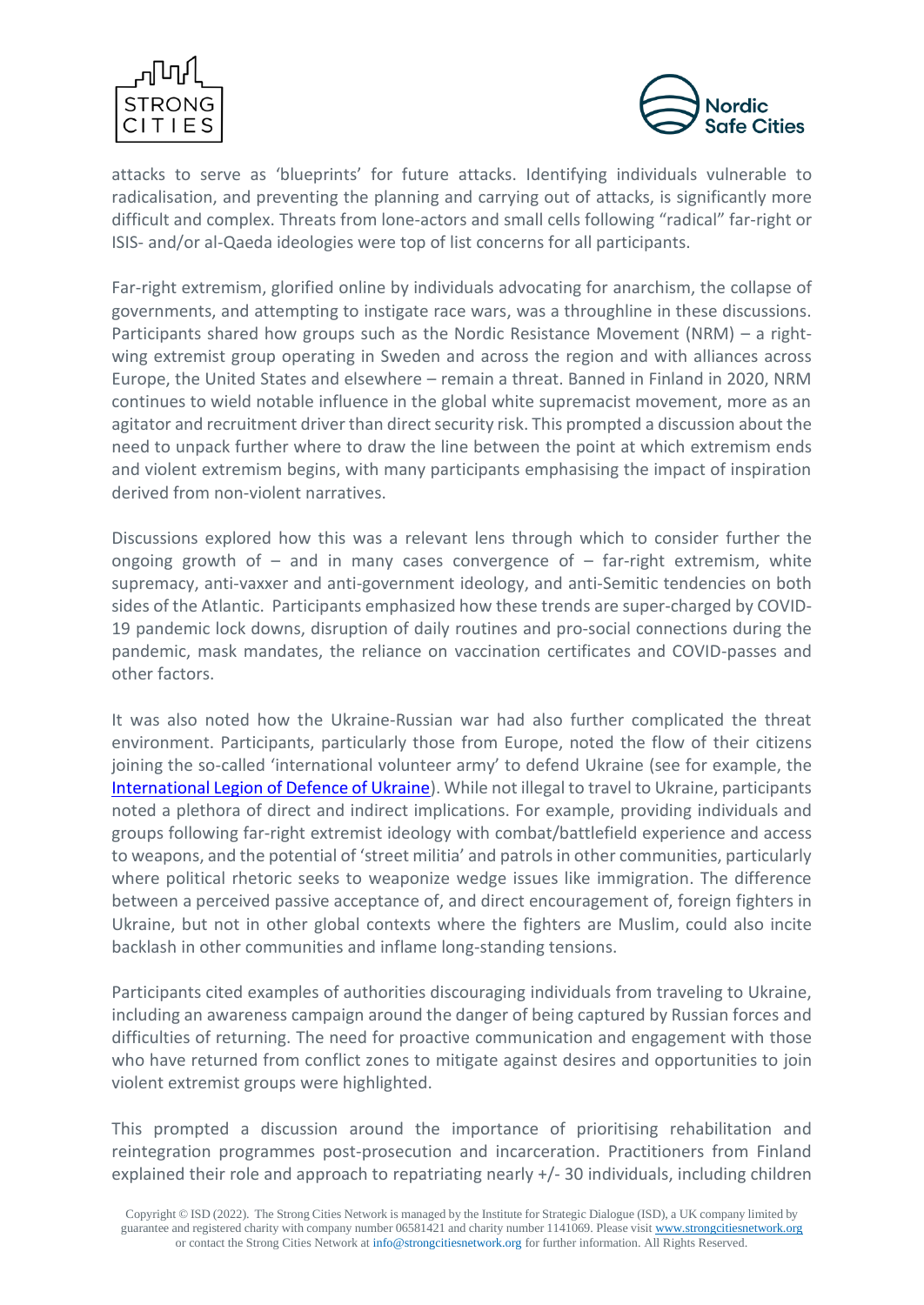



and adults, from Syria and Kurdish-controlled camps, and working with those repatriated to reach out and encourage others to return. Participants noted that law enforcement action had to be paired with tailored rehabilitation and reintegration programmes, and further prevention-focused programming to mitigate against further ideological entrenchment. There was broad agreement that a holistic, long-term engagement approach, that leverages multi-stakeholder engagement and entry points, was the best model to support individuals post-incarceration, and through rehabilitation and reintegration.

Representatives from different cities and municipalities shared how their prevention programs include an increasing emphasis on online engagement. This can include requiring police officers in communities to have an online presence to promote visibility and accessibility to community members. The City of Stockholm has increased its focus on providing digital education and online skills training to employees, particularly educators, to improve their visibility of and skills to counter online disinformation and far-right extremism. US representatives cited the Biden Administration's June 2021 [National Strategy to Counter](https://www.whitehouse.gov/wp-content/uploads/2021/06/National-Strategy-for-Countering-Domestic-Terrorism.pdf)  [Domestic Terrorism,](https://www.whitehouse.gov/wp-content/uploads/2021/06/National-Strategy-for-Countering-Domestic-Terrorism.pdf) which emphasises how extremists have leveraged the online environment to force-multiply the spread of calls to violence, and calls for efforts to limit the widespread online availability of recruitment materials and propaganda and bolstering resilience to such materials.

# **3. Improving community welfare: a holistic approach to prevention is essential**

There was consensus on the crucial role played by social welfare services in a holistic prevention approach, including identifying earliest possible entry points and access for minorities or recent immigrants. It was argued that ensuring access to services, programs designed and tailored to their experiences and contexts, and demonstrating continuity of care would go a long way to strengthening inclusion and mitigating against the search for support and a sense of belonging in extremist communities. Participants noted that encouraging access to certain welfare services or programs – including inter alia mental health support, addiction treatment programs, and school-based prevention programs – were challenging given the stigma attached to these topics in some communities. As such, it was suggested that access should be paired with awareness-raising. One participant noted some success in engaging trusted members of these communities to serve as advocates for the benefits of these services and encouraging families and individuals to engage. Participants also stressed the importance for local practitioners to have a fully contextualised understanding of the community in which they are providing services, particularly to help address and break-down stigmatisation of such services in marginalised communities. The workshop included presentations on and discussions around how to leverage existing evidence-based public health services to provide models for and entry points for broader service delivery. Participants also noted the importance of ensuring that victims of violence and those who have experienced trauma have long-term support, including access to public and mental health services.

Participants also underscored how policies, structures, and institutions with entrenched, structural biases and discrimination can be significant obstacles for minorities seeking access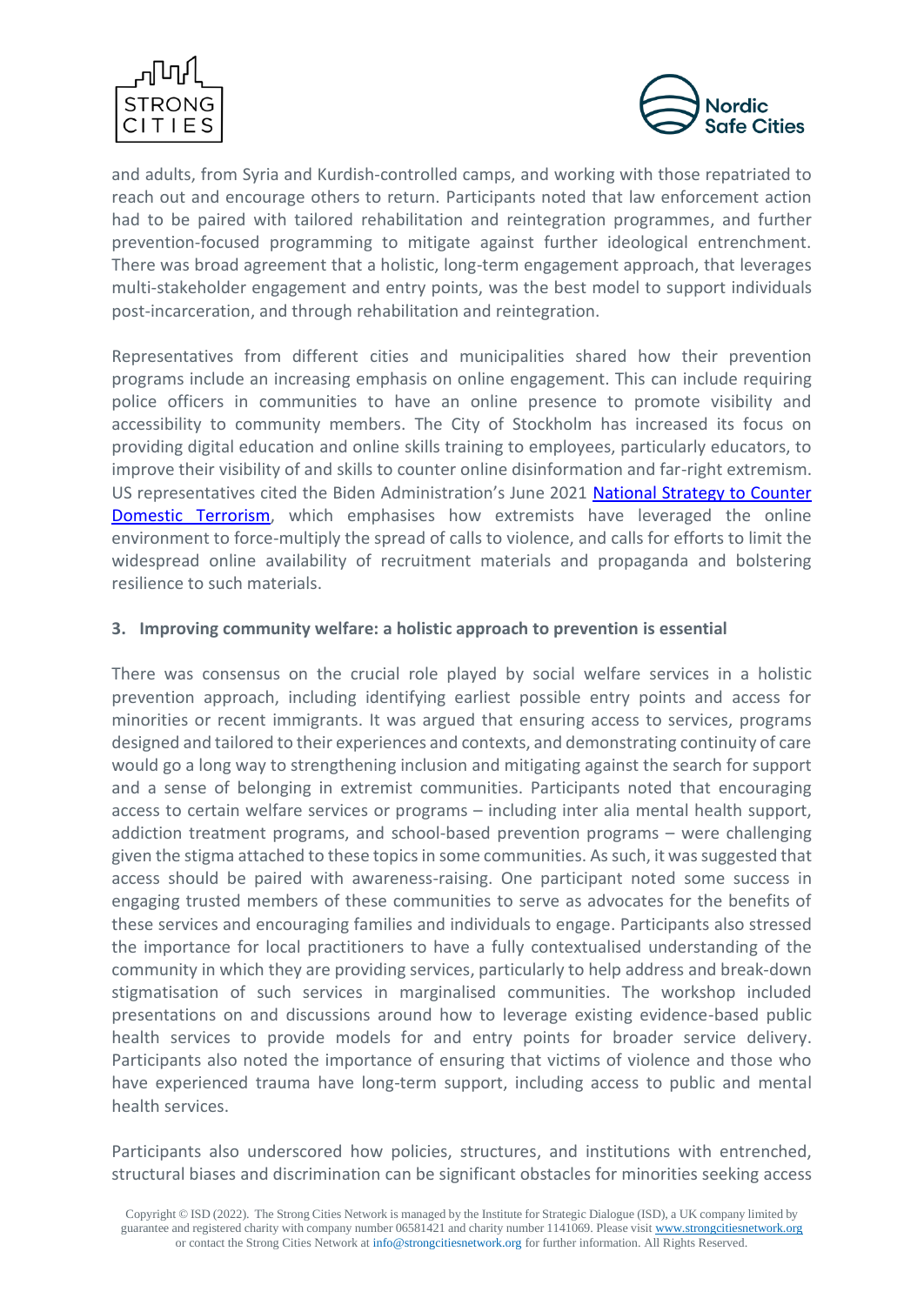



to services, opportunities for advancement, and equal treatment. Publicly acknowledging and proactively addressing structural biases, it was suggested, play a crucial role in addressing historic wrongs and is an important step towards accountability. It can also be a great opportunity for healing: engaging local communities in the process of addressing such wrongs offers officials a platform for demonstrating their commitment to the community and righting wrongs, and a project on which to actively engage and partner with the community to find solutions.

# **4. Capacity-building and training for frontline workers: an effective early warning system to prevent hate-motivated and other forms of violence**

City representatives from across the Nordic region shared how they are incorporating training and capacity-building programmes for city workers and educators as a crucial step towards recognising early signs of or potential risks for radicalisation. The training programs and awareness campaigns cover examples of what early signs to look for that may lead to radicalisation, the types of questions to ask if you suspect someone is vulnerable or at risk, and which actors to engage. This approach has been included across cities, districts, departments, and educational institutions with concrete action plans informed by local and situational descriptions of challenges and threats.

While there was broad agreement on the key role that educators and educational institutions can play in early prevention, and consensus on the importance of training and awareness campaigns, some US participants noted that the extent and depth to which educators could proactively engage on early prevention work would likely differ between the regions. For example, one participant noted that due to the highly politicised and decentralised nature of American education systems, engaging educators across the United States in more intensive prevention work would be challenging.

An important discussion developed around how to engage and intervene with adults and older citizens who may be particularly susceptible to misinformation/disinformation, and which can incite online and offline hate. One participant noted that adults are responsible for a significant proportion of online hate speech. Some cities and municipalities are developing workstreams and programs to address this, including awareness campaigns on how community members can engage constructively with family members or friends who are spreading misinformation/disinformation and how to counter such narratives. There are emerging city/community networks bringing together civil society organisations, religious communities, politicians and youth groups to further address these challenges and provide training on how to counter such narratives and build community resilience.

# **5. Inclusive local communities: it all starts with local leaders**

Participants shared how cities are at the centre of everything and agreed that safety begins with inclusion at the local level. They highlighted how a sense of belonging is a crucial element for strong, resilient communities, and emphasised the importance of leadership and active engagement with communities to ensure that all voices are heard, and community needs are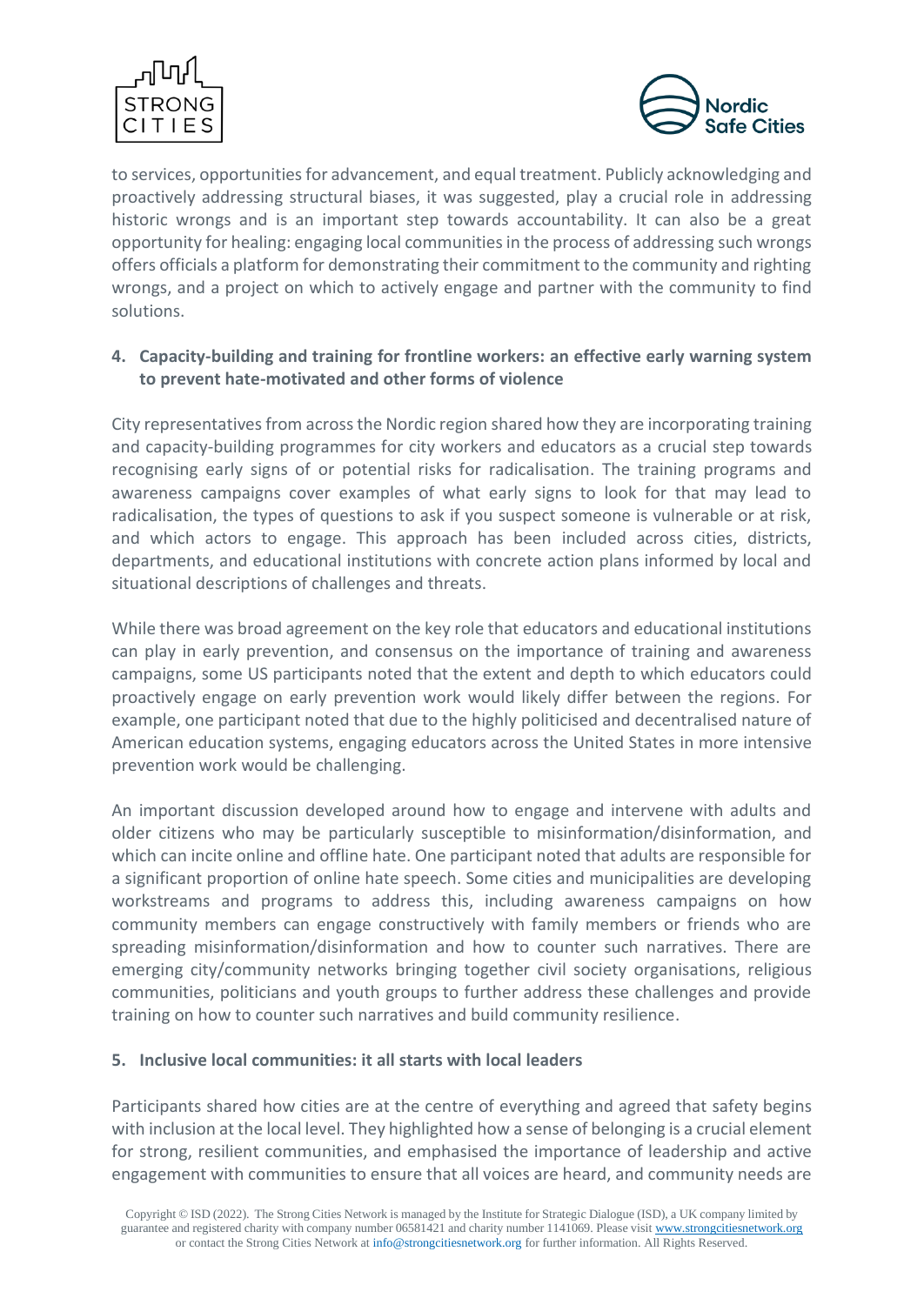



met. Mayors and former mayors from the US cities spoke about how they used their public profiles to lead by example and inspire their communities. Through highly visible and creative demonstrations of their support for marginalised groups, they sent clear messages to their communities, inspiring inclusivity.

Such leadership, it was noted, is also required in the context of how communities welcome, support and integrate displaced individuals, refugees, and asylum seekers. Several participants commented on the strong support provided to Ukrainian refugees fleeing their homes; many governments have adjusted their immigration legislation to facilitate and expedite their entry; individuals, families, civil society, and cities have demonstrated great humanity and generousity in offering support and refuge. Although participants agreed that this is how it should be, they noted a jarring distinction with how refugees from other parts of the world have been treated. This distinction has been very stark and troubling to those who have had vastly different experiences, and participants emphasised the need for engagement on these issues with their communities; an area that would benefit greatly from leadership.

Participants shared creative initiatives for building community partnerships and securing trust between communities and cities, particularly law enforcement, where relationships are often difficult to build. In Hennepin County, Minnesota, for example – home to the largest Somali-American population in the United States – police support engagement with community members through education programs, police-organised social and sports events, a youthoriented [Police Activities League,](https://www.givemn.org/organization/Minneapolis-Police-Activities-League) and working with communities to plan allocation of resources and ideas for activities to promote greater integration. In Columbus-Ohio, the [Department of Neighbourhoods](https://www.columbus.gov/neighborhoods/department-of-neighborhoods/) works with residents, neighbourhood leaders and city officials to proactively welcome new community members and support them on their integration journey. The self-described 'front door' to the city works to empower residents, respond to their needs, and protect their rights. Participants noted that sustaining community trust is typically harder than building it, emphasising that with growing trust between actors there are also growing expectations that must be supported to sustain and continue to earn that trust.

The presence and availability of local leaders is essential to building trust and social cohesion in the local community. This is important for not only rallying community support in moments of crisis, and for addressing discriminatory historical/structural legacies, but also for building long-term community cohesion and resilience.

Participants also discussed the advantages of taking a more holistic approach to addressing violence. For example, rather than developing separate models and approach to address domestic violence, gang violence, violent extremism, an 'all violence' approach seeksto tackle all underlying causes for all forms. This approach could be of benefit to cities and municipalities that do not have the resources to run parallel programs, however, participants noted that caution was needed to avoid stigmatising engagement interventions for one type of violence with another.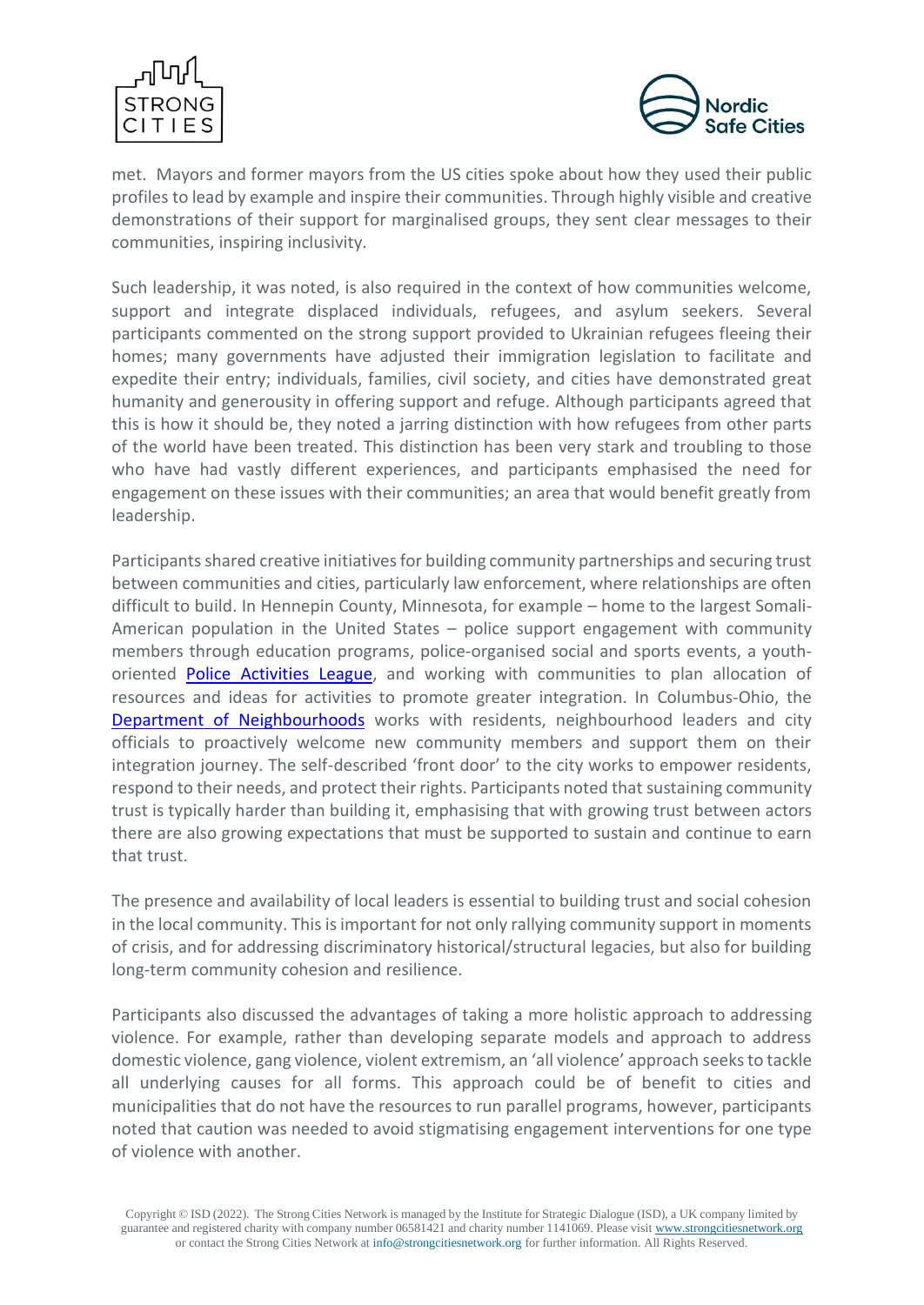





*Above: Mayor of Denver Michael B. Hancock (left) and former Pittsburgh Mayor Bill Peduto (right) share their experiences on the importance of leadership to build and maintain social cohesion, including in the aftermaths of attacks, such as the shooting at the Tree of Life Synagogue in Pittsburgh in 2018.* 

#### **Next Steps**

During and in the margins of the workshop, participants identified several areas where further work is needed.

## **1. Ensuring local voices and experiences are better reflected in national prevention efforts**

National leadership provides a structure and process through which national action plans and strategies are developed and coordinated. However, to be truly effective and deliver impactful change at the community level, local voices and experiences must be consulted during strategy development and reflected in the plans for its implementation.

## **2. Exploring avenues to support existing prevention models**

Existing models for violence prevention continue to provide support to first responders and at-risk individuals. However, there is an opportunity to provide greater clarity and onboarding support for new workers to support that work. Ongoing capacity development and training around information sharing is also crucial, particularly in cases where legislative requirements may be known but not well understood in their practical application. Training could provide greater clarity and mitigate against any hesitancy to share where appropriate. One such example shared by the US delegation was the need for further training for clinicians on what can be shared under the Health Insurance Portability and Accountability Act (HIPPA); an area which is essential for effective prevention work.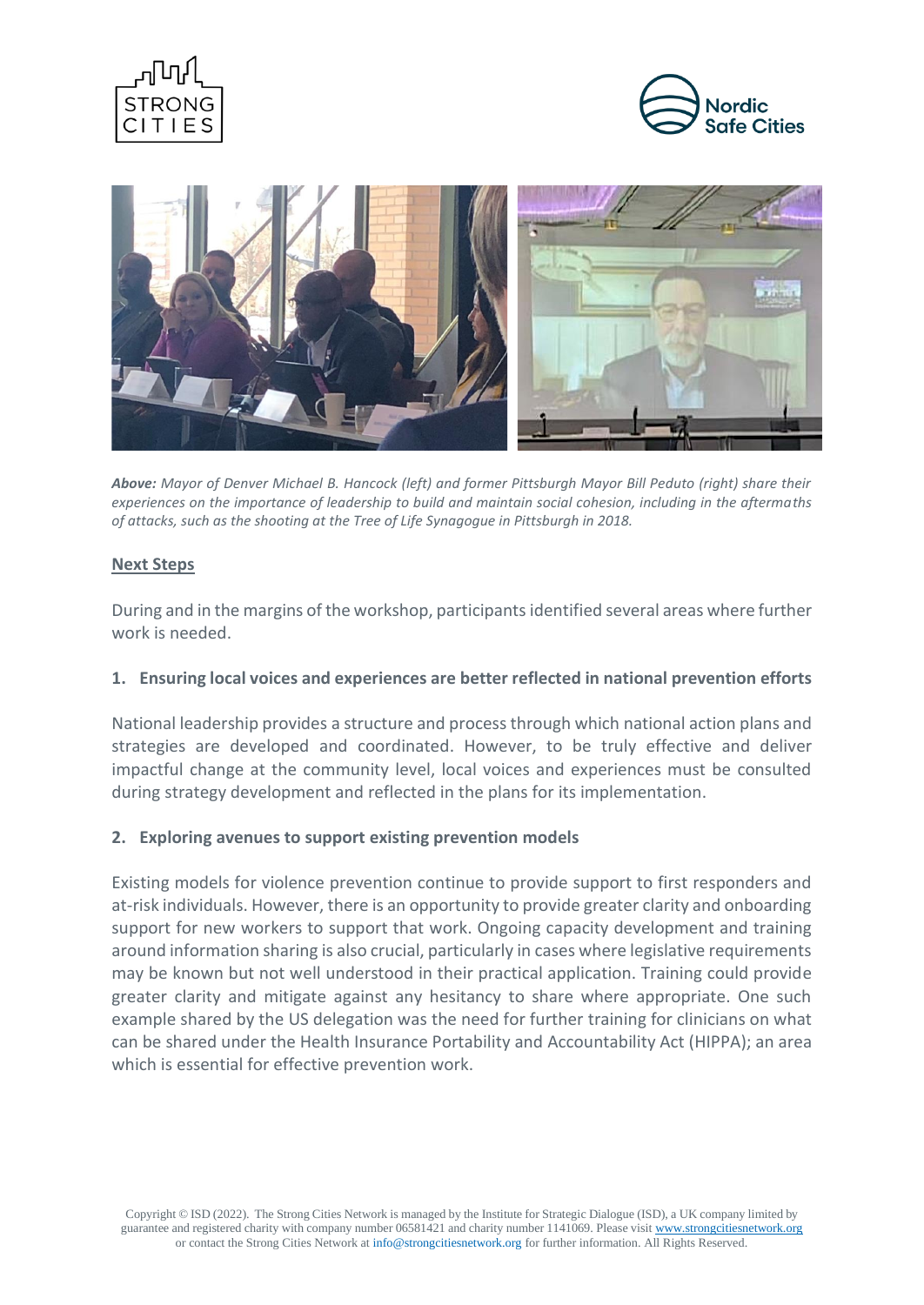



# **3. Repurposing tech tools and internet for improved communications on preventing hatemotivated and extremist violence**

Communications in the prevention space was identified as an area which required focus and investments. With more time spent online, and (arguably) shorter attention spans, policy papers and reports attract increasingly smaller readership. Participants suggested that this could be an area in which cities and municipalities could work with the communities to develop more creative ways to deliver their messaging. For example, short videos that engage community members telling their story will likely be far more impactful than a policy brief. Participants noted that digital media has not been harnessed by policy makers in the same way or to the same extent that violent extremists have leveraged videos and the online environment for radicalisation and recruitment. Participants also suggested leveraging technology to create an active platform for frontline practitioners and prevention workers can brainstorm, reflect, and share lessons learned across different contexts and challenges.

# **4. Mitigating the harm of on-line (dis)information and hate in the off-line space**

Participants conveyed challenges they face in countering online-hate speech and disinformation campaigns, and the importance of working with senior citizens and other adults to improve digital literacy. They discussed the difficulties in regulating/moderating hate on social media platforms, particularly when politicians weaponize wedge issues, inciting hate speech under the guise of freedom of expression. Participants shared how digital literacy training has typically focused on young people, overlooking the vulnerability of adults, who are often not able to differentiate fact from fiction in the online environment.

Drawing a connection between offline and online harms, participants stressed, can lead to a better understanding of how digital spaces can shape offline spaces and help build users' resilience. Some of the recommendations discussed included: 1) clarifying the roles among different actors (e.g. practitioners and intelligence specialists) to collectively assess information and determine what interventions might be appropriate; 2) developing and implementing campaigns that help citizens, including adults, navigate information online and initiatives that aim to develop digital literacy capacities; and 3) identifying opportunities for city governments to tap into and engage in the online sphere to help counter misinformation/disinformation with credible information and voices.